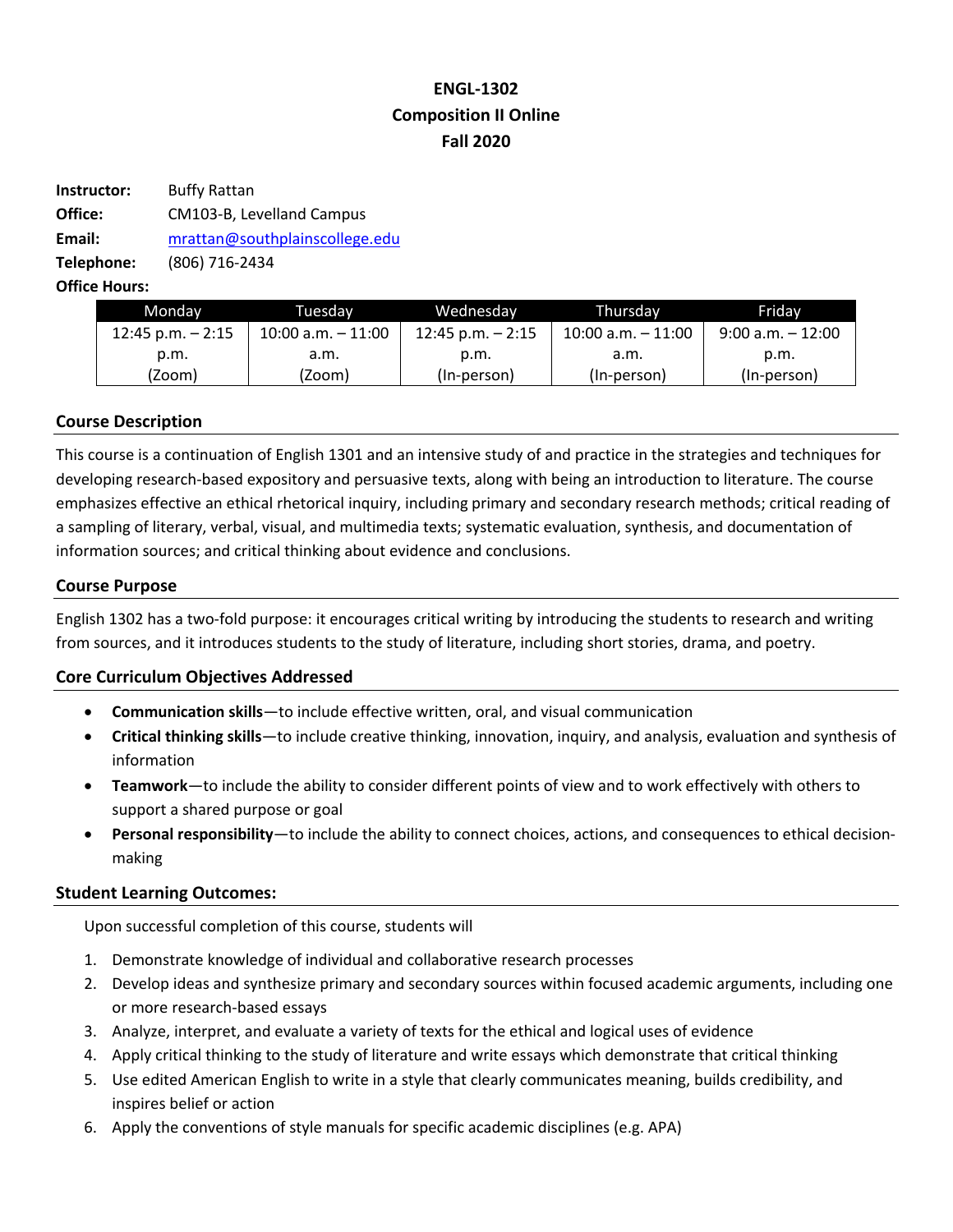7. Read and view videos of works of literature; analyze the use of literary devices (plot, point-of-view, theme, characterization, setting, symbolism, tone, etc.); participate in class discussions of the readings; and be tested over their understanding of the readings and lectures through quizzes, examinations, and/or written assignments

# **Required Access Code**

No paper textbook is required—only an access code to Mindtap Literature 2.0. You can purchase the access code through the SPC bookstore or in Blackboard once the course opens.

# **LITERATURE 2.0-MINDTAP ACCESS**

**Author:** CENGAGE LEARN. **Edition:** 17 **Published Date:** 2017 **ISBN:** 9781337092999 **Publisher:** CENGAGE L

# **Software and Computer Requirements**

You are required to have access to the following technologies:

- **Computer and high-speed internet connection**—understand that computer or internet connection problems may occur for you at some point in the semester. If that occurs, **it is your responsibility to find alternate computers you may use to submit your work on time**. Find your alternate resources now; do not wait until you suddenly need them. You can find computers and/or Wi-Fi in the following places:
	- o SPC Reese Campus Student Computer Lab (806-716-4666)
	- o SPC Levelland Campus Student Computer Lab (806-716-2179)
	- o SPC Levelland Campus Library Computer Lab (806-716-2299) this lab is open on Sundays also
	- o Your local city library
	- o Restaurants or cafes with free Wi-Fi
	- o Neighbors or friends (line up at least three)
	- o **Computer help:** helpdesk@southplainscollege.edu or 806-716-2600
- **Web browser--** Blackboard is designed to work best with the Mozilla Firefox browser. Mac users may use either Firefox or Safari.
- **Blackboard** account
	- o For help with Blackboard, email **blackboard@southplainscollege.edu**. Be sure to include your full name, your instructor's name, the course and section you are enrolled in, and a detailed description of the problem. The email account is monitored from 8:00 am to 10:00 pm Monday through Sunday. You can expect a response within 24 hours by email.
	- o You may also receive help with Blackboard by phone by calling 806-716-2180 between the hours of 8:00 am and 4:00 pm Monday through Friday except holidays.
- **Office 365 Word and PowerPoint programs**. As a member of the SPC community you have free access to Office 365.
	- $\circ$  To access Office 365, go to www.office.com and sign in with your SPC email address and password.
	- $\circ$  You can then click the install office link towards the top right to install the application to your computer.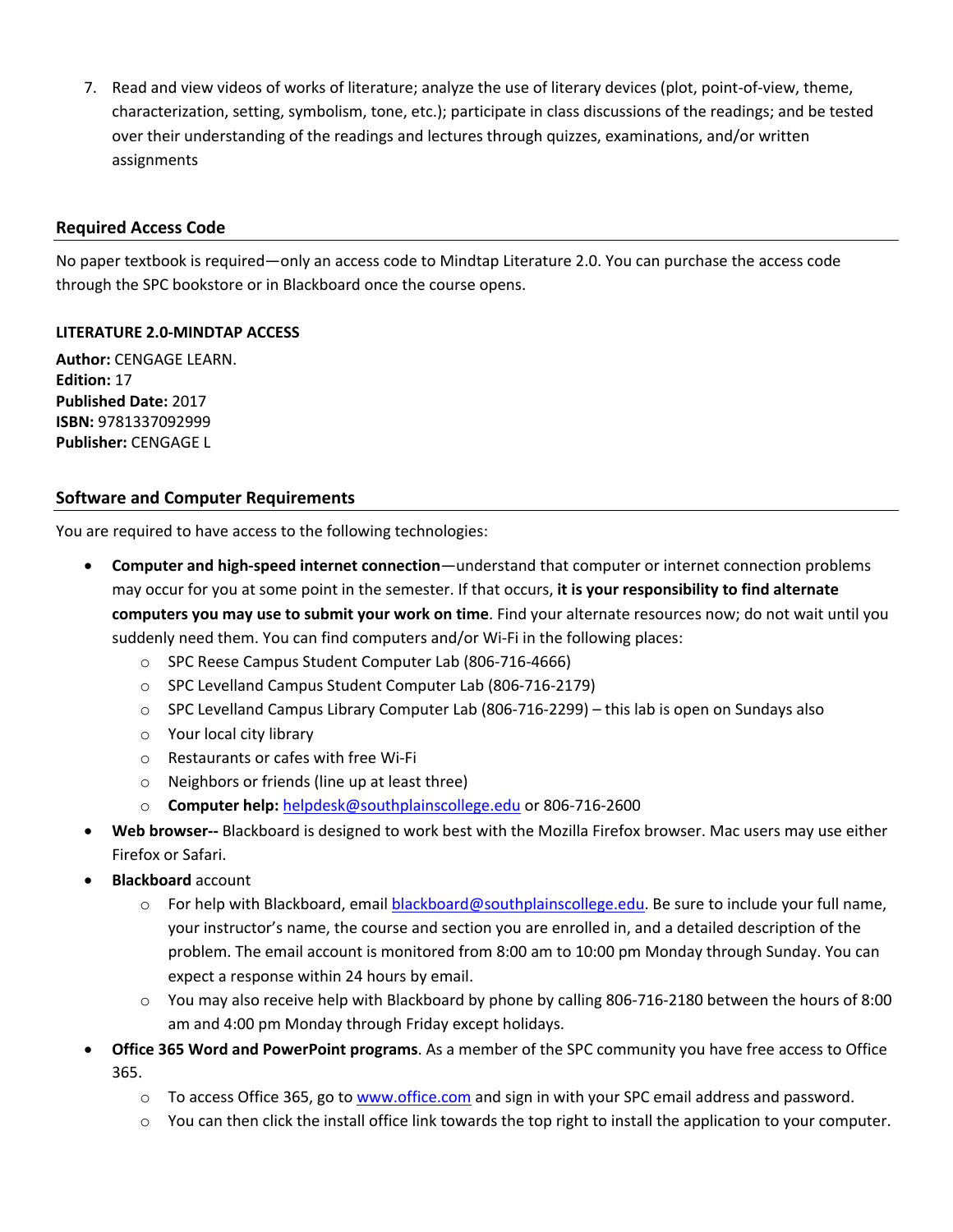• **SPC student email account**—While we will be using Blackboard course messages for communication in this course, it is important that you activate your SPC student email account if you haven't already done so. Not only will you need to access your SPC email account to receive TurnItIn digital paper submission receipts for this class, but SPC also sends many important messages to your SPC email address. I recommend that you set up access to your SPC email account through a mobile phone app such as your default Mail app or the Outlook app.

# **Communication**

The best way to reach me is through the Blackboard course messages tool or by stopping by Zoom or in-person office hours.

I do my best to return Blackboard course messages within 24 hours, with the exception of Sundays and holidays. This is going to require some planning on your part; you won't be able to wait until the last minute to complete assignments.

We will use the Blackboard email tool exclusively for this course; you may access it via the "Course Messages" link within our Blackboard course.

# **How to send me a message inside our Blackboard English course:**

- 1. Click on Course Messages under the Course Tools menu on the left side of the screen.
- 2. Click on the Create Message button.
- 3. Click on the TO button and find my name in the Select Recipients box (Buffy Rattan Instructor).
- 4. Click on my name and then click on the right arrow to move my name to the Recipient box.
- 5. Scroll down to the message area.
- 6. Type YOUR NAME and the SUBJECT OF YOUR MESSAGE in the Subject box (example: Jane Doe Question about "Araby").
- 7. Type your message in the message area. Click on the ABC button with the check mark under it to check your spelling.
- 8. Click the Submit button to send your message.
- 9. If you want to make sure a mail message has been sent successfully, check your Sent folder in Mail.

# **Attendance Policy**

- Online students are required to log in to Blackboard **frequently**, with no more than 72 hours (3 days) in between log-ins.
- There is no on-campus attendance requirement for this course.
- Be advised—I do not accept late work for any reason.
- **COVID-19 Exposure:** If you believe that you have been exposed to COVID-19, you should remain off campus. Contact your instructor or Health Services, DeEtte Edens, BSN, RN. If you are tested positive, please contact Health Services, DeEtte Edens, BSN, RN at 806-716-2376 or dedens@southplainscollege.edufor quarantine guidance.

# **Grading Policy**

Final grades will be assigned based on the following percentages:

| <b>Short Story and Literary Term Quizzes</b> | 25% |
|----------------------------------------------|-----|
| <b>Drama Test</b>                            | 5%  |
| <b>Poetry Test</b>                           | 5%  |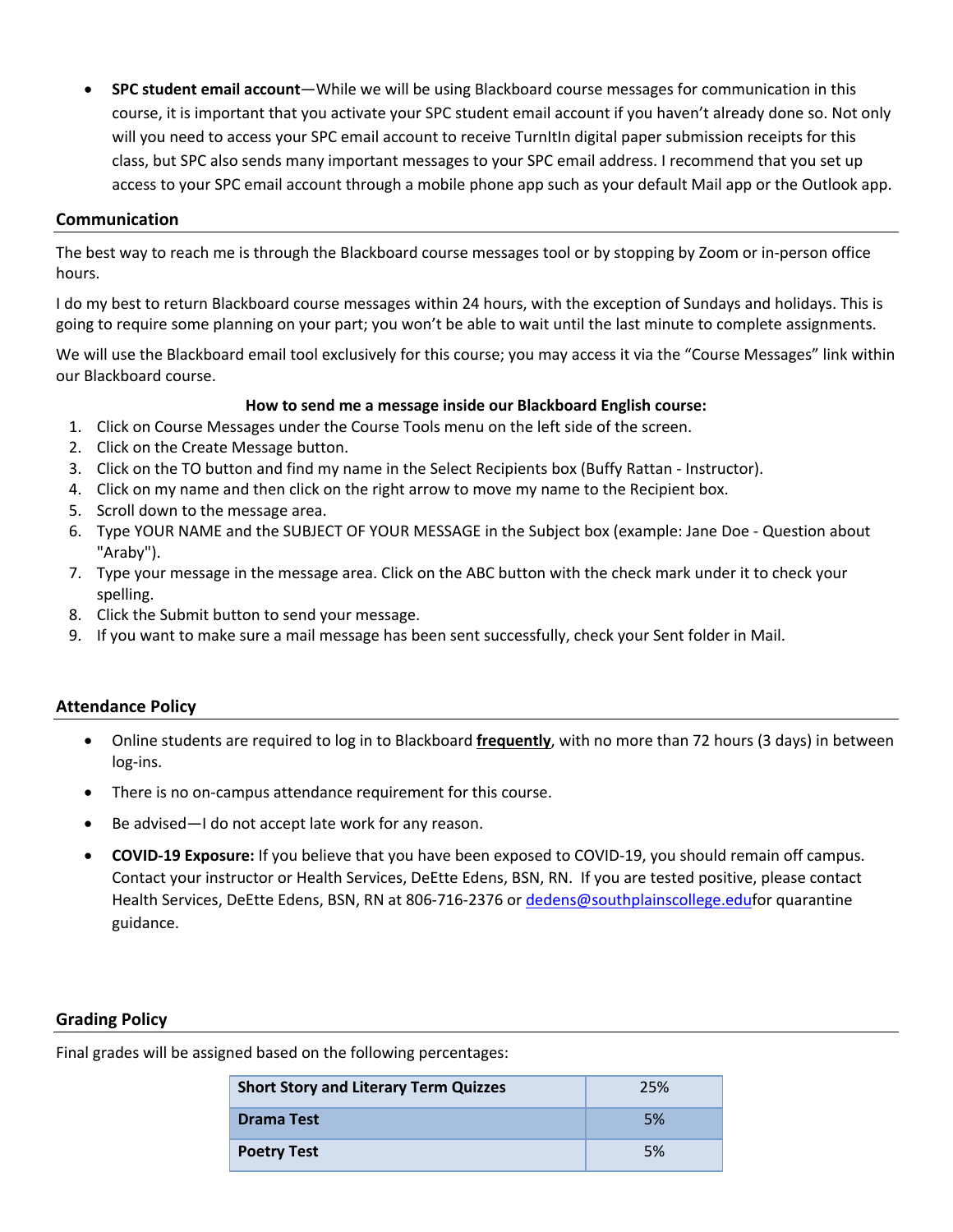| <b>Quotations and Paraphrase Quiz</b>                            | 4%  |
|------------------------------------------------------------------|-----|
| <b>APA Format and Documentation Quiz</b>                         | 4%  |
| <b>Plagiarism Quizzes (1 and 2)</b>                              | 4%  |
| <b>APA References Format Quiz</b>                                | 4%  |
| <b>Mindtap Research and Grammar Skills</b><br><b>Assignments</b> | 14% |
| <b>Short Essay Assignment</b>                                    | 5%  |
| <b>Article Summary Paper</b>                                     | 5%  |
| <b>Character Analysis Essay</b>                                  | 7%  |
| <b>Research Paper Outline</b>                                    | 3%  |
| <b>Research Paper</b>                                            | 15% |

\*OPTIONAL EXTRA CREDIT: Earn up to 3 extra points to be added to your final average by completing extra-credit assignments.

It is up to you to monitor your average and course progress. Click on the My Grades link in the Course Tools menu to view your grades and current average. I recommend that you do this weekly throughout the semester. If at any time you feel that you need to discuss your course progress with me, it is your responsibility to make contact.

# **Semester Calendar and Weekly Assignments**

- **Calendar & Assignments** is the entry page for ENGL 1302 and is available as a link in the Course Content menu as well. The course material is released in weekly segments (ex. Week 1, Week 2), and each week runs from Tuesday 8:00 A.M. to Tuesday 8:00 A.M. of the following week.
- It is very important that you keep up with which week of the semester we are in so you will know when that week's assignments are due. So, for example, let's say that Week 2 begins on Tuesday, January 20; all assignments for Week 2 would be due by 8 A.M. on Tuesday of the following week, January 27.
- Weekly Assignments are normally posted by Tuesday of each week and detail the readings, discussion forums, exercises, quizzes, tests, and papers to be completed. Due dates are normally 8:00 A.M. on Tuesday of the following week.
- *I recommend you print out the weekly assignment sheets and keep them in a three-ring binder*, *along with all the other handouts you will be getting in this course. Use the assignment sheet as a checklist for the week. To print a Blackboard page, use the Print option in your internet browser.*

# **Methods of Evaluation**

- Your work will be evaluated by means of this scoring system: A (90-100); B (80-89); C (70-79); D (60-69); F (59 and below).
- Blackboard quizzes and parts of the major exams are graded electronically and your grades will be available when I release them.
- Papers can take from one to two weeks to be graded; I will usually notify you through an Announcement when I have finished grading those written assignments. **MAJOR ERRORS are grade killers!** The major errors are fused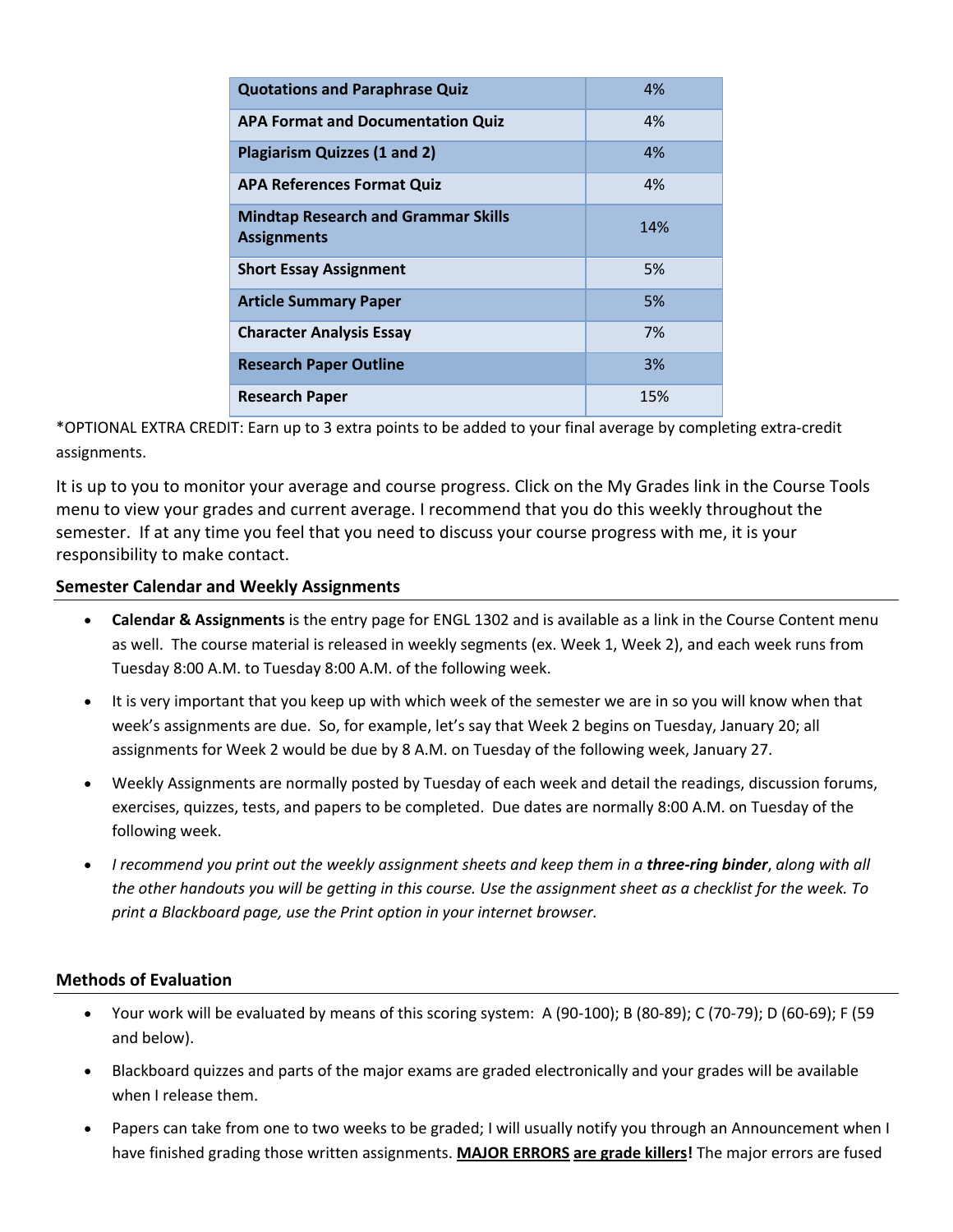sentences, comma splices, fragments, subject-verb agreement errors, pronoun-antecedent agreement errors, pronoun reference errors, three spelling/wrong word errors. Here's how major errors can affect your papers: if your paper has great content and contains no major errors, it could earn an A. Great content with one or two major errors would earn a B; great content with three or four major errors earns a C; five or six major errors drops it to a D; seven or more major errors receives a failing grade. In other words, don't let MAJOR ERRORS prevent your papers from earning the scores that your great content deserves! The absence of major errors, on the other hand, does not guarantee a good grade; content, organization, development, etc. must also be exemplary.

**"A" Essay (Superior)** To earn an "A," a paper meets all of the criteria below:

- The paper fulfills all the basic requirements of the assignment (for example, topic, purpose, length, format).
- **Unity:** The paper states a clear thesis, all topic sentences strongly support the thesis, and body paragraphs are unified around their topic sentences. The essay conveys a clear purpose and is tailored to a distinctive audience.
- **Support**: Body paragraphs contain abundant, fresh details and examples that provide specific, concrete, logical evidence. If sources are required, the paper accurately integrates and correctly documents credible source material to add insight, sophistication, and complexity to the paper's ideas.
- **Coherence:** The organization of the paper is excellent and logical (emphatic order, chronological order, etc.), transitions are sophisticated, and the paper exhibits mastery of basic components (introduction, conclusion, and body paragraph structure).
- **Sentence Skills:** The paper contains no major errors (fragment, fused sentence, comma splice, subject-verb agreement, pronoun reference or agreement, verb form) and is virtually free of other grammar, spelling, wrong word, punctuation, mechanical, or point of view errors. Word choice and sentence variety (simple, compound, complex) are effective and powerful.

**"B" Essay (Strong)** To earn a "B," a paper meets all of the criteria below:

- The paper fulfills all the basic requirements of the assignment (for example, topic, purpose, length, format).
- **Unity:** The paper states a clear thesis, all topic sentences directly support the thesis, and body paragraphs display unity. The essay conveys good awareness of purpose and audience.
- **Support**: Body paragraphs are well-developed with specific details, examples, and sound logic. If sources are required, the paper accurately uses and correctly documents credible source material to supplement its ideas.
- **Coherence:** The organization of the paper is clear and helpful, transitions are helpful, and the paper exhibits strong basic components (introduction, conclusion, and body paragraph structure).
- **Sentence Skills:** The paper contains no more than two major errors (fragment, fused sentence, comma splice, subject-verb agreement, pronoun reference or agreement, verb form) and very few other grammar, spelling, wrong word, punctuation, mechanical, or point of view errors. Word choice and sentence variety are strong.

**"C" Paper (Acceptable)** To earn a "C," a paper meets all of the criteria below:

- The paper fulfills all the basic requirements of the assignment (for example, topic, purpose, length, format).
- **Unity:** A thesis is stated but may lack a strong claim or be obvious or predictable; topic sentences adequately support the thesis. One error in paragraph unity may occur. The essay's purpose and audience are adequately conveyed.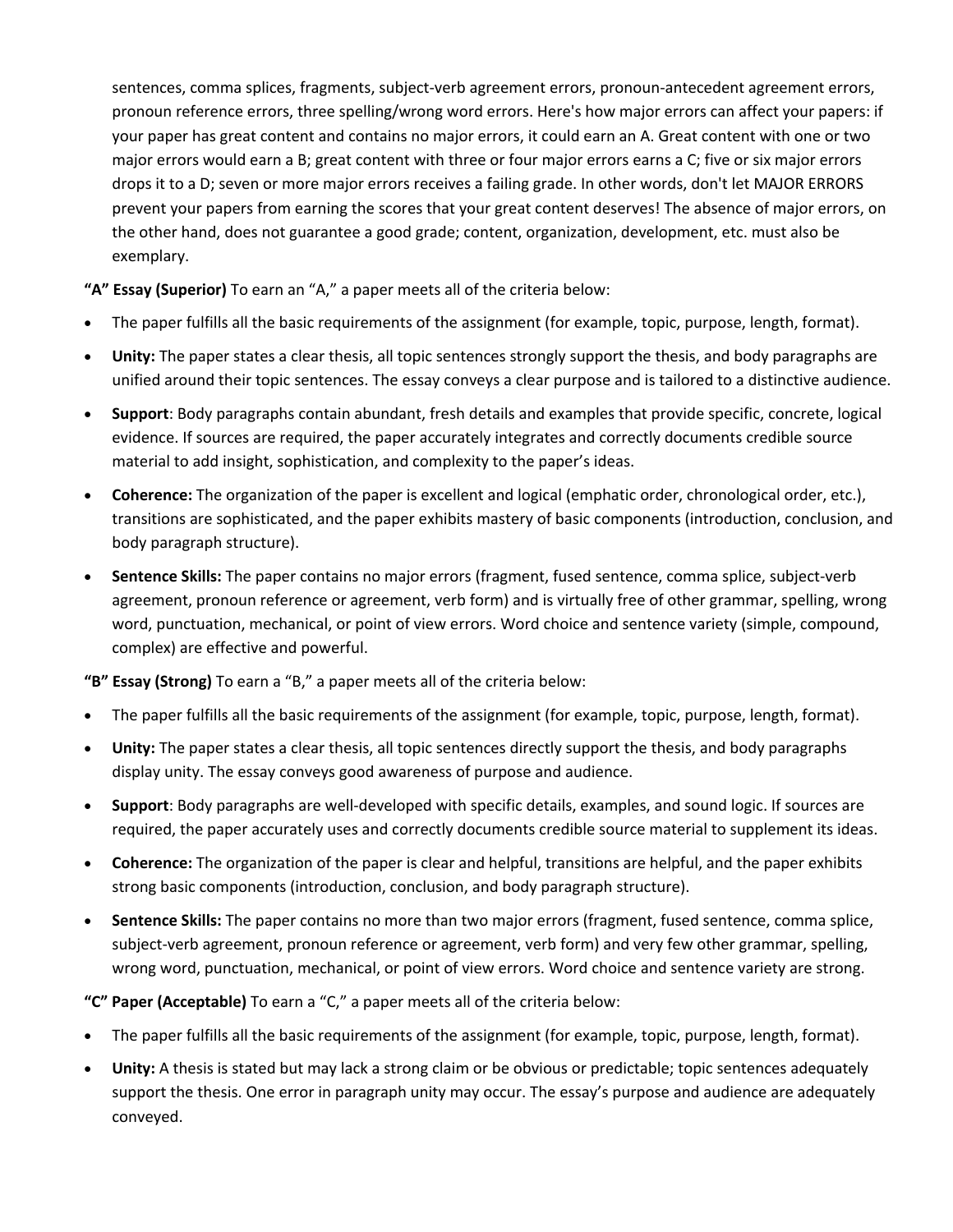- **Support**: Body paragraphs contain relevant details or logical reasons but need more specific examples/evidence. If sources are required, credible outside sources are usually integrated and cited correctly.
- **Coherence:** Organization of ideas is satisfactory, transitions are logical, and the paper indicates competence in basic components (introduction, conclusion, and body paragraph structure).
- **Sentence Skills:** The paper contains no more than four major errors (fragment, fused sentence, comma splice, subject-verb agreement, pronoun reference or agreement, verb form). Some other grammar, spelling, wrong word, punctuation, mechanical, or point of view errors are present but not distracting. Word choice and sentence variety are strong.

**"D" Paper (Developing)** To earn a "D," a paper will exhibit *one or more* of the weaknesses below:

- The paper only partially fulfills one or more of the basic requirements of the assignment (for example, topic, purpose, length, format).
- **Unity:** The thesis may announce the topic but no claim, contain more than one idea, or be too vague, too broad, or too narrow. Topic sentences are not tied to the thesis. Two errors in paragraph unity may occur. Essay conveys little awareness of audience or purpose.
- **Support**: Details are sparse or vague and consist of generalizations, clichés, or repetition. If applicable, sources are insufficient and/or not always integrated or cited correctly.
- **Coherence:** Organization is attempted but disjointed or confusing; transitions are sparse. The paper indicates awareness of but not competence in basic components (introduction, conclusion, and body paragraph structure).
- **Sentence Skills:** The paper contains no more than six major errors (fragment, fused sentence, comma splice, subject-verb agreement, pronoun reference or agreement, verb form). Several other grammar, spelling, wrong word, punctuation, mechanical, or point of view errors distract from the content. Informal word choices occur with little or no variety in sentence type and length.

**"F" Paper (Unacceptable)** To earn an "F," a paper will exhibit *one or more* of the weaknesses below:

- The paper fails to fulfill one or more of the basic requirements of the assignment (for example, topic, purpose, length, format).
- **Unity:** The thesis is illogical, incomplete, or missing, so the essay lacks focus on one central idea. Topic sentences are missing, so body paragraphs lack unity. The essay ignores the purpose and audience.
- **Support**: Details are illogical, irrelevant, or missing from body paragraphs. If sources are required, the paper fails to use sources, does not meet the minimum source requirements, uses source material inaccurately, uses sources that are not credible, fails to document fully or correctly, and/or includes plagiarism.
- **Coherence:** Organization is incoherent, transitions are missing or illogical, or the paper indicates lack of competence in basic paper components (for example, lack of introduction and/or conclusion, lack of paragraphing).
- **Sentence Skills:** Seven or more major errors (fragment, fused sentence, comma splice, subject-verb agreement, pronoun reference or agreement, verb form) occur with numerous other grammar, spelling, wrong word, punctuation, mechanical, or point of view errors. Word choice is often inaccurate, immature, or inappropriate. Multiple sentence structure/syntax errors make the paper difficult or almost impossible to read. If one type or a combination of types of errors, regardless of whether they are major or minor, seriously affects the readability of a paper, it will receive an "F."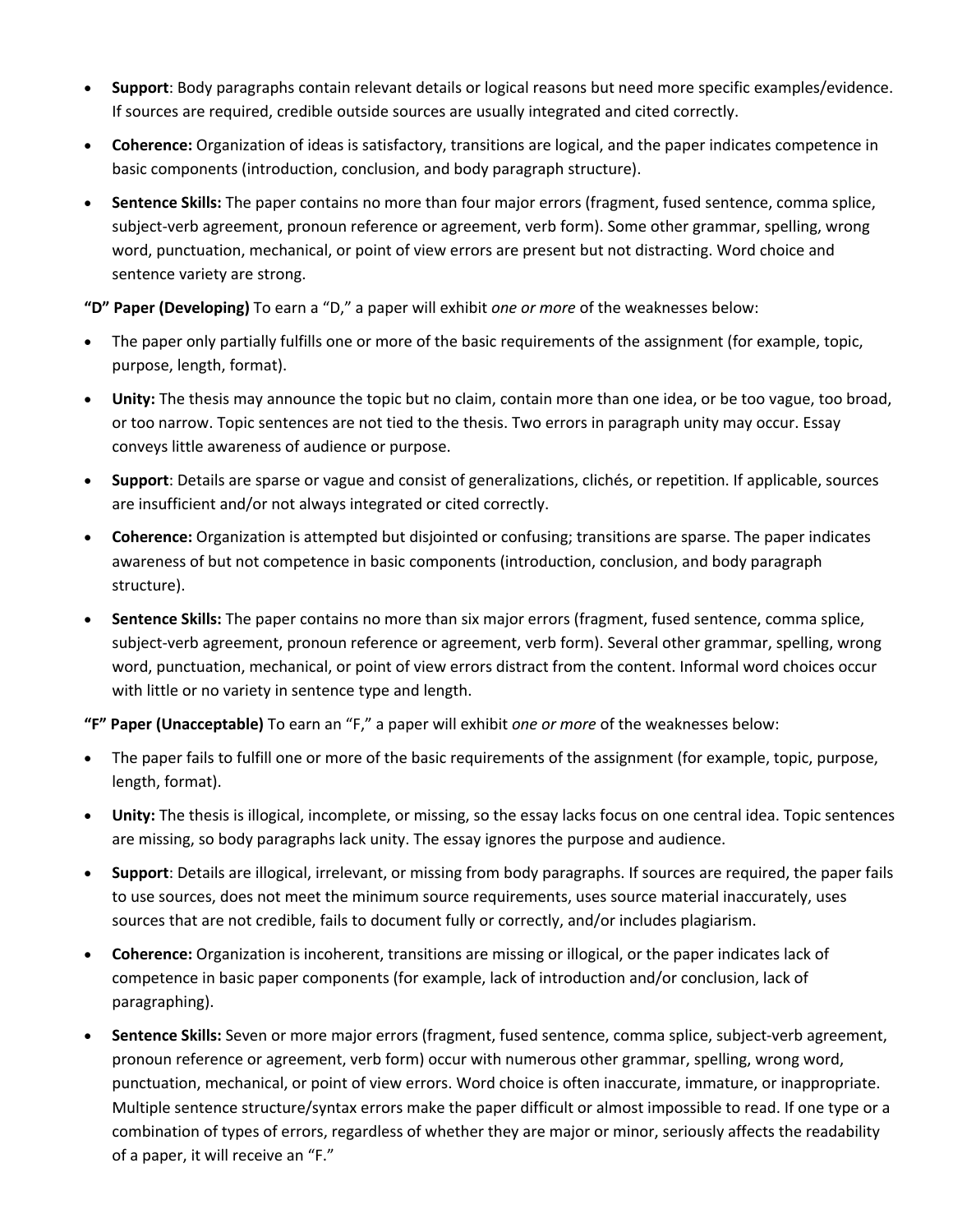### **TURNITIN (where you submit papers in our Blackboard course):**

- TURNITIN is where papers are submitted and graded inside our Blackboard course.
- Submit your papers using Microsoft Word only.
- Many students make the mistake of uploading a paper and thinking they are done. There is a second step, which is to confirm submission. If the second step isn't confirmed, the paper will not be submitted, and there will be no digital receipt.
- After you submit a paper to TURNITIN, you must immediately check your South Plains College e-mail account, including your junk, bulk, or deleted folders (it is sometimes filtered as spam) for the digital receipt email. If you do not see a digital receipt, then your submission was **not** likely received by TURNITIN, and you will need to resubmit your paper immediately.
- Without a digital receipt, you cannot prove that you submitted your paper before the deadline, and **I don't accept late papers**.
- Once your paper has been graded, click on the **View/Submit** link to view my comments and marks.

# **Late Work**

You do not receive credit for a late assignment, nor should you ask to take a quiz or exam or submit a paper after the deadline because you have had or do have computer problems. Do not wait until the night before to complete weekly assignments.

\_\_\_\_\_\_\_\_\_\_\_\_\_\_\_\_\_\_\_\_\_\_\_\_\_\_\_\_\_\_\_\_\_\_\_\_\_\_\_\_\_\_\_\_\_\_\_\_\_\_\_\_\_\_\_\_\_\_\_\_\_\_\_\_\_\_\_\_\_\_\_\_\_\_\_\_\_\_\_\_\_\_\_\_\_\_\_\_\_\_

• Have alternate computer locations already lined up to use in case you have trouble with your own computer. Our Blackboard course is set up to prevent submission of late assignments, so be sure you complete and submit assignments before the 8:00 AM deadline each Tuesday.

• **Pretend that the weekly deadline is Monday at midnight instead of Tuesday morning.**

• Plan ahead; if you have to be out of town or at work right when assignments are due, finish them early.

# **Research Paper**

You will be required to complete a multi-part research project over the course of the semester. Details for these assignments can be found in Blackboard. Late work will not be accepted for any reason.

### **Discussions**

Collaboration and communication are essential to success in both academic and professional settings., To practice these skills and further our knowledge of the subjects we cover in this course, each student will be required to participate in class discussions. Be respectful and courteous in all your online communications. Treat others in communication as you wish to be treated. Students who display rude or confrontational behavior will be permanently blocked from the course.

#### **Due Dates**

Due dates are posted in Blackboard, and are firm. I do not grant extensions or allow late work for any reason. Work submitted after the due date will not be evaluated and will receive a grade of 0.

**Due times are 8:00 AM on the date listed on the calendar.** 

As an online college student, you assume the responsibility for your technology. I suggest three things: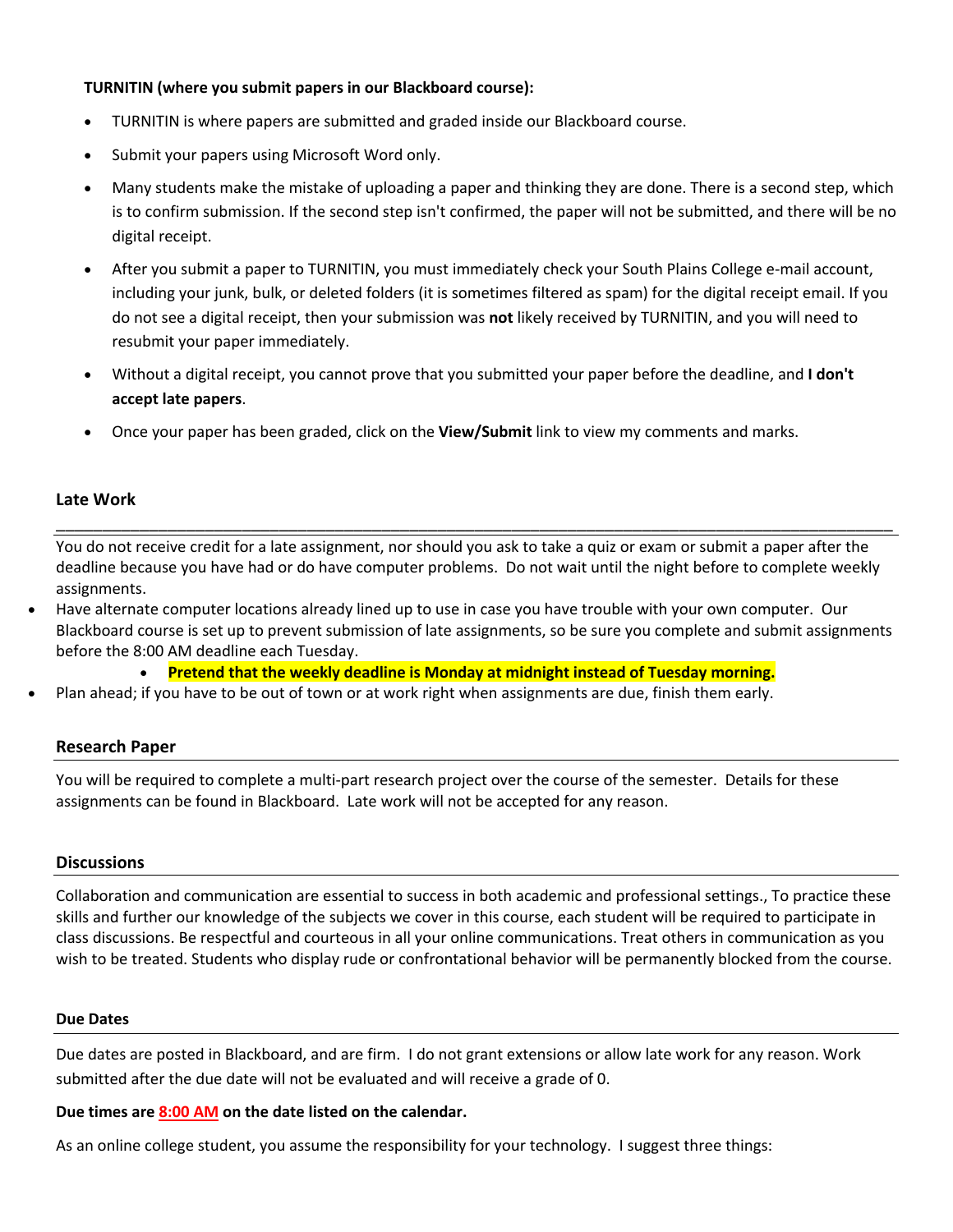- 1. Have a backup plan in place from day one, just in case your technology fails.
- 2. After submitting an assignment, return to the assignment submission before the due date and make sure it's been submitted properly. If it's not submitted properly by the due date, you will not receive credit for it, regardless of whether or not you thought the paper had submitted.
- 3. Don't wait until the last minute to submit assignments. If you have trouble, but no one is available to help you, you will still not able to submit the assignment late.

You are responsible for making sure your work has been submitted properly.

#### **Assignment Submission**

I cannot accept any assignment via email, for any reason. All files must be submitted via the appropriate assignment link in Blackboard. It is your responsibility to make sure the assignment submitted properly *before* the due date. No documents will be accepted after the submission deadline has passed, for any reason.

Quizzes will be submitted using the Blackboard Quiz tool, and papers will be submitted using the TurnItIn link in the course module in Blackboard.

#### **Style Guide**

We will use the APA 7 style guide for formatting and documentation in this course. All documents you submit should be formatting using APA 7 standards, and all citations you write, whether in-text or on a References page, should follow APA 7 guidelines for citation.

# **Academic Integrity**

It is the aim of the faculty at South Plains College to foster a spirit of complete honesty and a high standard of integrity. The attempt of any student to present as his or her own any work which he or she has not honestly performed is regarded by the faculty and administration as a most serious offense and renders the offender liable to serious consequences and possible suspension. Please refer to the SPC General Catalog regarding consequences for cheating and plagiarism.

Plagiarism violations include, but are not limited to, the following:

- 1. Turning in a paper that has been purchased, borrowed, or downloaded from another student, an online term paper site, or a mail order term paper mill;
- 2. Cutting and pasting together information from books, articles, other papers, or online sites without providing proper documentation;
- 3. Using direct quotations (three or more words) from a source without showing them to be direct quotations and citing them; or
- 4. Giving an in-text citation only at the end of a paragraph.

Cheating violations include, but are not limited to, the following:

- 1. Obtaining an examination by stealing or collusion;
- 2. Discovering the content of an examination before it is given;
- 3. Using an unauthorized source of information (notes, textbook, text messaging, internet) during an examination, quiz, or homework assignment;
- 4. Entering an office or building to obtain unfair advantage;
- 5. Taking an examination for another;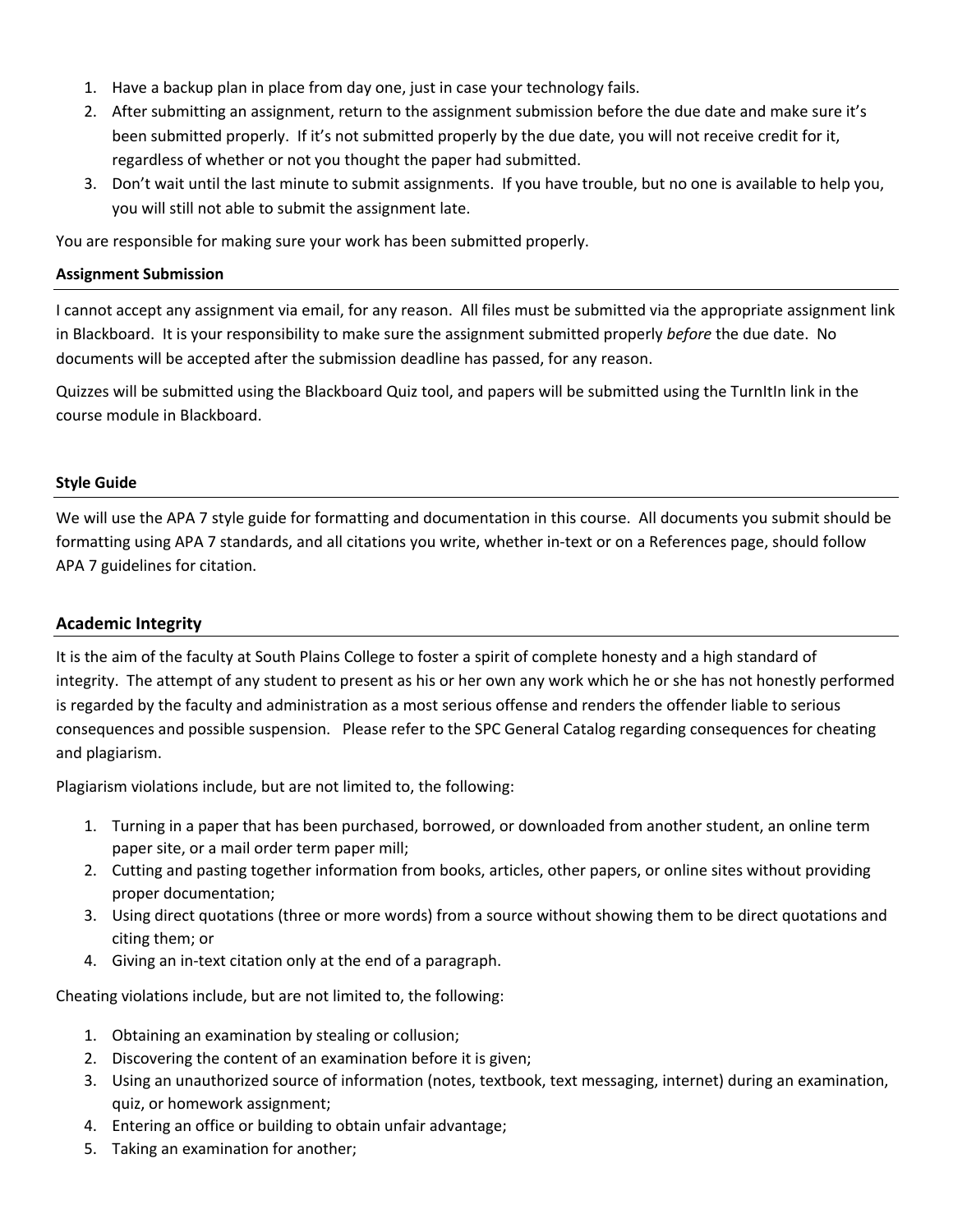- 6. Altering grade records; or
- 7. Copying another's work during an examination or on a homework assignment.

**\*\*Do not, under any circumstances, turn in another student's work as your own. Do not, under any circumstances, give your work to anyone else to turn in as their own. Both situations are representative of academic dishonesty and will be treated as such.\*\***

*If you are involved in cheating or plagiarism on exams, quizzes, papers, or assignments, you will receive a zero for the assignment or be dropped from the course with the grade of "F" or "X" at my discretion.*

# **Diversity Statement**

In this course, the teacher will establish and support an environment that values and nurtures individual and group differences and encourages engagement and interaction. Understanding and respecting multiple experiences and perspectives will serve to challenge and stimulate all of us to learn about others, about the larger world, and about ourselves. By promoting diversity and intellectual exchange, we will not only mirror society as it is, but also model society as it should be and can be.

# **Special Services**

Students with disabilities, including but not limited to physical, psychiatric, or learning disabilities, who wish to request accommodations in this class should notify the Special Services Office early in the semester so that the appropriate arrangements may be made. In accordance with federal law, a student requesting accommodations must provide acceptable documentation of his/her disability to the Special Services Coordinator. For more information, call or visit the Special Services Office in the Student Services Building, 806-894-9611, extension 2529.

# **Health and Wellness**

Any student needing individual counseling for issues such as depression, anxiety, adjustment to college, stress management, and substance abuse may visit the Health and Wellness Center to chat, confidentially, with licensed mental health professionals who provide services free of charge to current SPC students. Call or visit on Levelland Campus 806-716-2529 from 8:00 am – 4:00 pm. Students wanting to set up a counseling session will have an option to be seen face-to-face or teleconference session via Doxy.me or Zoom platform. Both students and Health and Wellness employees will wear a mask during face-to-face appointments. The number of people in an office will be limited to allow for safe social distancing. Signs are posted on the front door advising students not enter if they are showing signs of illness. Students will be escorted to an appropriate office to ensure social distancing is maintained. Any student in need of food or other essentials may visit the food pantry on Levelland Campus. Students can contact Dee Dee Odorizzi (806- 716-2236) for more information.

# **Student Code of Conduct**

Any successful learning experience requires mutual respect on the part of the student and the instructor. Neither instructor nor student should be subject to others' behavior that is rude, disruptive, intimidating, aggressive, or demeaning**. Student conduct which disrupts the learning process or is deemed disrespectful or threatening shall not be tolerated and may lead to disciplinary action and/or removal from class.**

- Communicate—if you do not understand the assignment, call or send me a message through Course Email, but do so in a timely fashion. Do not wait to call or email the day or night before the assignment is due. I am usually able to respond to e-mails within 24 hours, except on Sundays and holidays.
- Be Respectful—Be courteous in all your online communication. Treat others in communication as you wish to be treated. Students who display rude or confrontational behavior will be permanently blocked from the course.